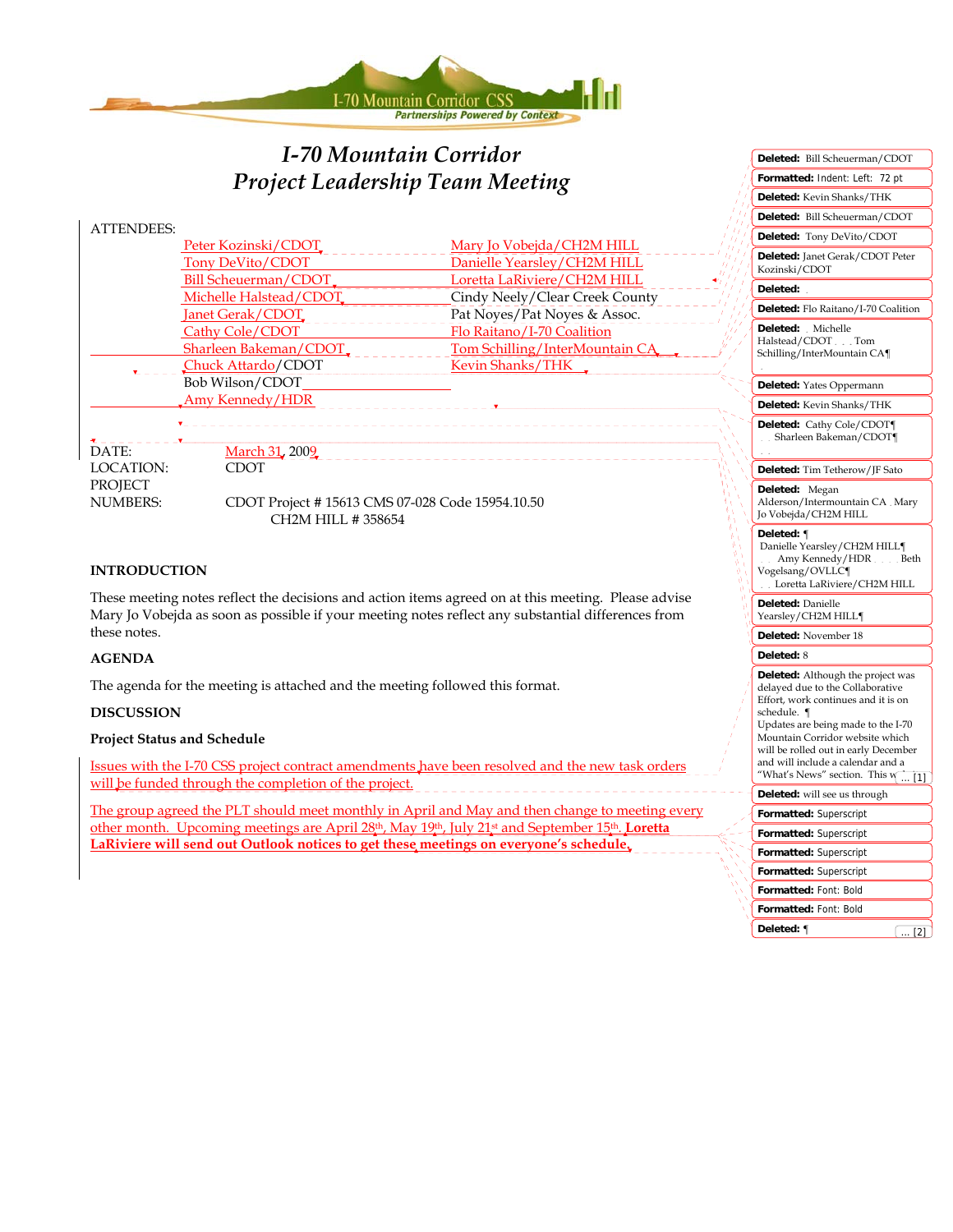

#### **Coordination and Support of the PEIS**

There will be closer interaction between the PEIS and the CSS to avoid duplication of efforts. How this will be implemented will be shared with the PLT at a future meeting.

#### **Website Preview**

The PLT was shown a preview of the Guidance Manual website. An electronic format for the Guidance Manual is the best choice because it is a living document and will continually be updated. The website has been designed to be very user friendly and quickly find project related information. The website will be a great help in standardizing the way projects are done throughout the I-70 corridor.

The group suggested that it is very important to have legal regulations and guidance identified on the website. The CDOT NEPA Manual should be included.

An interactive corridor map will show specific information that is available on the website. While the map is a great tool, getting staff to use it may be difficult. It was suggested that it become a requirement for the individual project's PLT to insure all staff have reviewed the map. **Sharleen Bakeman offered to share the CDOT "icons" for air, water quality, etc. which are familiar to their staff. Janet Gerak would like to include a CSS PLT member on the CDOT's OTIS Mapping team to insure consistency between the two maps.** 

Short videos will be included in the core values, sustainability and aesthetics sections of the website. Interviews will be done in conjunction with other planned meetings.

The soft launch will include feedback from members of the PLT and CDOT staff.

The main effort of the website design to date has been the functionality. The color scheme & corridor pictures to be included will be determined at a later date. It suggested that the photos should accurately depict the traffic conditions in the corridor.

The Guidance Manual should be done by the time the PEIS is under public review. How it will be referenced in the document will need to be determined. Additionally, the group would like a clearly defined process on how the Guidance Manual can be changed.

**Incorporation of "lessons learned" from the PEIS PLT should be included on the Guidance Manual website.**

**Corridor Team Meeting** 

The next Corridor Team Meeting has been scheduled for Friday, August 28<sup>th</sup> at the Silverthorne Pavilion. Proposed Agenda items include:

- Check back with original goals for CT & CSS
- Working Group products
- Website soft launch exercise

The group agreed an update on the PEIS would be beneficial for the CT and a more in-depth look at the progress of the Aesthetic Working Groups should be included.

**Working Groups**

|    | Deleted: ¶                                              |
|----|---------------------------------------------------------|
|    | Formatted<br>$\dots$ [3]                                |
|    | Deleted: The CSS Team would<br>$[4]$<br>                |
|    | Formatted<br>[5]                                        |
|    | Deleted:<br>to f                                        |
|    | Deleted: the                                            |
|    | Deleted: n needed                                       |
|    | Deleted: There will be two ty $\underbrace{\ldots [6]}$ |
|    | Deleted:                                                |
|    | Deleted: agreed                                         |
|    | Formatted<br>$\left[\dots [7]\right]$                   |
|    | Deleted: included                                       |
|    | Formatted<br>(  [8]                                     |
|    | Deleted: area s                                         |
|    | Deleted: is                                             |
|    | Formatted<br><u>(  [9]</u>                              |
|    | Deleted: P                                              |
|    | Deleted: to                                             |
|    | Formatted<br>$[10]$                                     |
|    | Deleted: Bakenman                                       |
|    | Formatted<br>$\ldots$ [11]                              |
|    | Formatted<br>$[12]$                                     |
|    | Formatted<br>ĺ<br>$[13]$                                |
|    | Deleted:                                                |
|    | Formatted<br>$\ldots$ [14]                              |
|    | Deleted: Maintenance S                                  |
|    | Deleted: will be included in<br>[15]                    |
|    | Deleted: .                                              |
|    | Formatted<br>$\dots$ [16]                               |
|    | Formatted<br>l<br>$\ldots$ [17]                         |
|    | Formatted<br>ĺ<br>$[18]$                                |
|    | Formatted<br>$[19]$<br>l                                |
|    | Formatted<br>$\boxed{20}$                               |
|    | Formatted<br>$[21]$                                     |
| ĺ, | Formatted<br>$[22]$                                     |
|    | Deleted: ¶                                              |
|    | Formatted<br>$\left[\dots [23]\right]$                  |
|    | Deleted: Paviliion                                      |
|    | Deleted: items include                                  |
|    | Formatted<br>$\left[\dots [24]\right]$                  |
|    | Formatted<br>$[25]$                                     |
|    | Formatted<br>$[26]$<br>$\vert \; \ldots$                |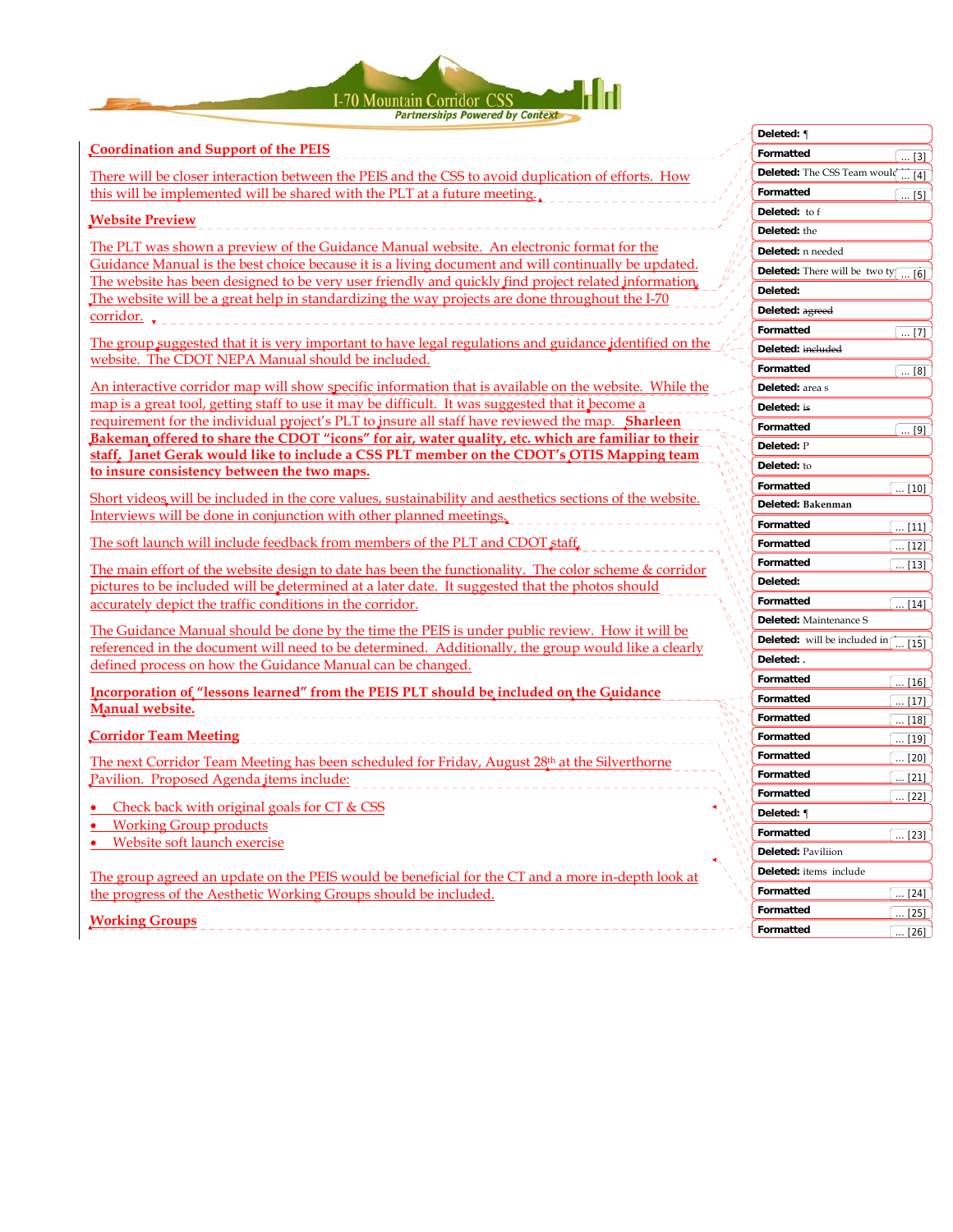| I-70 Mountain Corridor CSS<br><b>Partnerships Powered by Context</b>                                                                                                                                                                                                                                                                                                    |  |                                                                                                                                                                                                                                 |
|-------------------------------------------------------------------------------------------------------------------------------------------------------------------------------------------------------------------------------------------------------------------------------------------------------------------------------------------------------------------------|--|---------------------------------------------------------------------------------------------------------------------------------------------------------------------------------------------------------------------------------|
| <u>The Project Team is finalizing the list of prospective members for the Aesthetic Working Groups and</u><br>will be sending out communication in the next few weeks.                                                                                                                                                                                                  |  |                                                                                                                                                                                                                                 |
| The PLT agreed that it is very important to engage the Forest Service in these working groups but<br>there was concern about the number of meetings they would be required to attend. Carol Kruse will<br>be contacted to determine the appropriate number of staff needed.                                                                                             |  | Formatted: Font: Bold                                                                                                                                                                                                           |
| It is anticipated that the kick-off meeting for all four Aesthetic Working Groups will be held in one<br>day. The group agreed there could be a session in the morning to address corridor wide issues and<br>guidelines and then smaller county working groups in the afternoon. This would eliminate the need<br>for Forest Service staff to attend multiple meetings |  | Deleted: ould<br>Deleted:                                                                                                                                                                                                       |
| It was agreed that the "Eagle County" Working group should be changed to "Eagle County/Garfield<br>County".                                                                                                                                                                                                                                                             |  |                                                                                                                                                                                                                                 |
| Next <b>PLT</b> Meeting                                                                                                                                                                                                                                                                                                                                                 |  | Deleted: ¶                                                                                                                                                                                                                      |
| The next PLT Meeting will be Tuesday, April 28th from 9:00 - 11:00 at CDOT in Golden.<br>The meeting was adjourned at 11:15 am.                                                                                                                                                                                                                                         |  | Deleted: The group agreed the PLT<br>should meet monthly in April and<br>May and then change to meeting<br>every other month. Loretta LaRiviere<br>will send out Outlook notices to get<br>the meetings on everyone's schedule. |
|                                                                                                                                                                                                                                                                                                                                                                         |  | Formatted: Superscript                                                                                                                                                                                                          |

Deleted: Tuesday, January 20th

**Deleted:** 2 **Deleted:** 3:40 p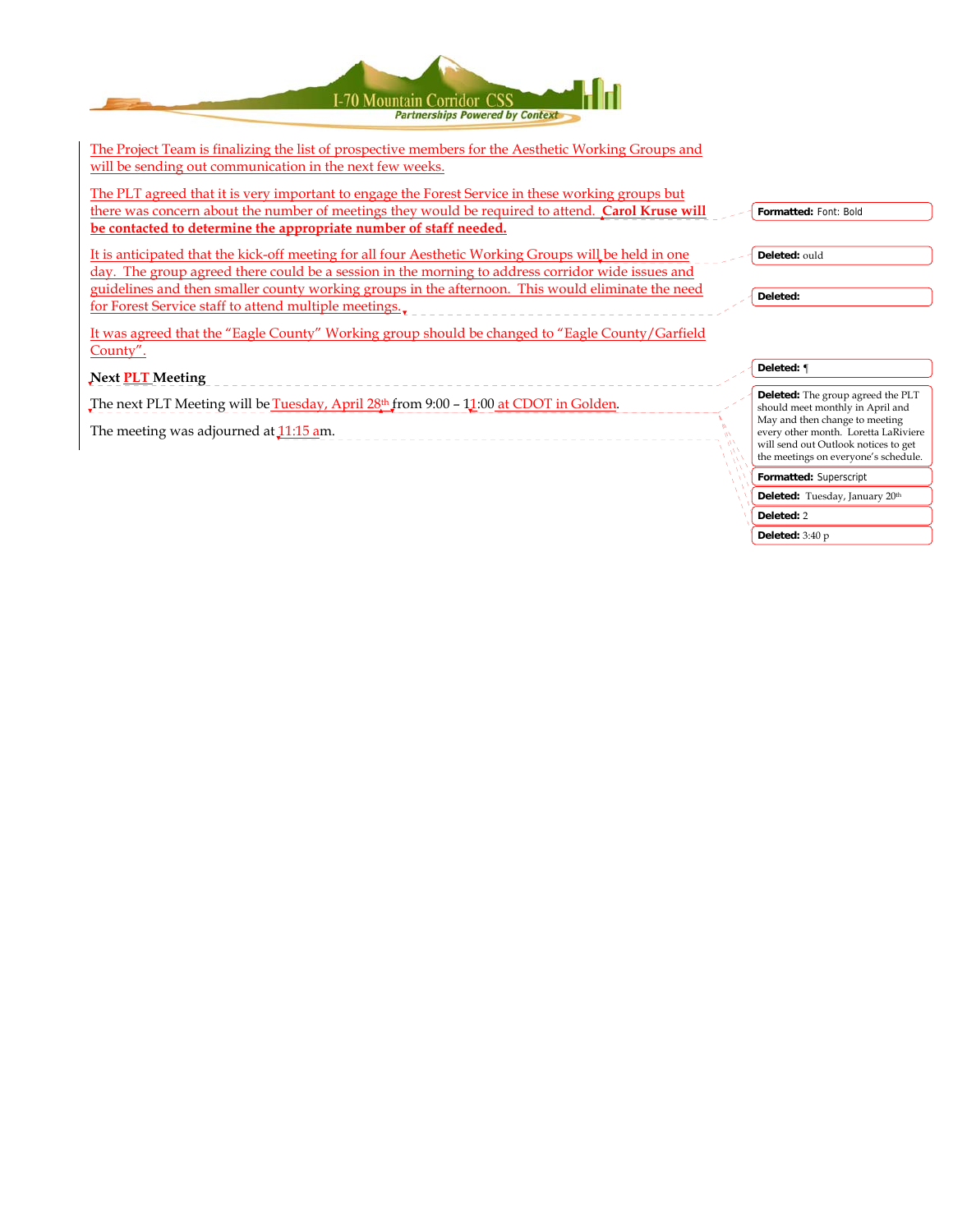

### *I-70 CSS Project Leadership Team Meeting* CDOT Project Number 15613 CMS 07-028 CDOT Code 15954.10.50 CH2M HILL Project Number 358654

Tuesday, March 31, 2009 9:00 a.m. to 11:00 a.m.

**AGENDA**

- **1.** Project Status and Schedule
- **2.** Coordination and Support of the PEIS
	- PEIS PLT Feedback to improve to the CSS process
- **3.** Corridor Team Meeting

August 28, 2009

- **4.** Website Preview
- **5.** Upcoming Efforts
	- Working Groups
	- Collaborative Effort Meeting

#### **Corridor Team Agenda Items**

Check back with original goals for CT and CSS

Working Group Products (to date) Aesthetic Historic SWEEP

Sustainability

Website soft launch exercise

| Deleted: p                                                                                                                                                                                                                                            |  |  |  |
|-------------------------------------------------------------------------------------------------------------------------------------------------------------------------------------------------------------------------------------------------------|--|--|--|
| Formatted: Bullets and Numbering                                                                                                                                                                                                                      |  |  |  |
| Formatted: Bullets and Numbering                                                                                                                                                                                                                      |  |  |  |
| Deleted: I-70 CSS¶<br>Project Leadership Team Meeting¶<br>CDOT Project Number 15613 CMS 07-<br>028 CDOT Code 15954.10.50<br>CH2M HILL Project Number 358654¶<br>Tuesday, November 18, 20089<br>1:30 p.m. to 3:30 p.m. 9<br><i><b>AGENDA¶</b></i><br>Ф |  |  |  |
| Project Status and Schedule                                                                                                                                                                                                                           |  |  |  |
| Update of the current website¶<br>Guidance Manual¶<br>Progress<br>Name that Website 9                                                                                                                                                                 |  |  |  |
| Aesthetic<br>Design Principles **¶                                                                                                                                                                                                                    |  |  |  |
| Sustainability<br>Deliverables **¶<br><b>SWEEP</b>                                                                                                                                                                                                    |  |  |  |
| Matrix¶<br>Chain Station Report **¶                                                                                                                                                                                                                   |  |  |  |
| Wrap up and next meeting<br><b>q</b>                                                                                                                                                                                                                  |  |  |  |
| q)<br>** Indicates a handout¶                                                                                                                                                                                                                         |  |  |  |
| -Page Break-                                                                                                                                                                                                                                          |  |  |  |
| <b>I-70 MOUNTAIN CORRIDOR</b><br><b>CORE VALUE¶</b><br>П                                                                                                                                                                                              |  |  |  |
| Aesthetics, inspired by the                                                                                                                                                                                                                           |  |  |  |
| surroundings, will protect scenic<br>integrity and incorporate the<br>context of place. Timeless<br>design continues the corridor's<br>legacy.¶                                                                                                       |  |  |  |
| П<br><u>AESTHETIC DESIGN PRINCIPLES¶</u>                                                                                                                                                                                                              |  |  |  |
| П<br>Connect to the setting,<br>harmonize with the surroundings                                                                                                                                                                                       |  |  |  |
| and be a light touch on the land,<br>subservient to the landscape. []<br>П                                                                                                                                                                            |  |  |  |
| Reflect I-70 as a major regional<br>and national transportation                                                                                                                                                                                       |  |  |  |
| corridor. Celebrate crossing the<br>Rocky Mountains with a high<br>country experience.¶<br>П                                                                                                                                                          |  |  |  |
| Respect urban, rural and natural<br>settings.¶<br>П                                                                                                                                                                                                   |  |  |  |
| Draw upon and regenerate the<br>context of place.¶<br>П                                                                                                                                                                                               |  |  |  |
| Aesthetic treatments shall:¶<br>11                                                                                                                                                                                                                    |  |  |  |
| Support safety and mobili<br>$[27]$<br>$\cdots$                                                                                                                                                                                                       |  |  |  |

的复数有特征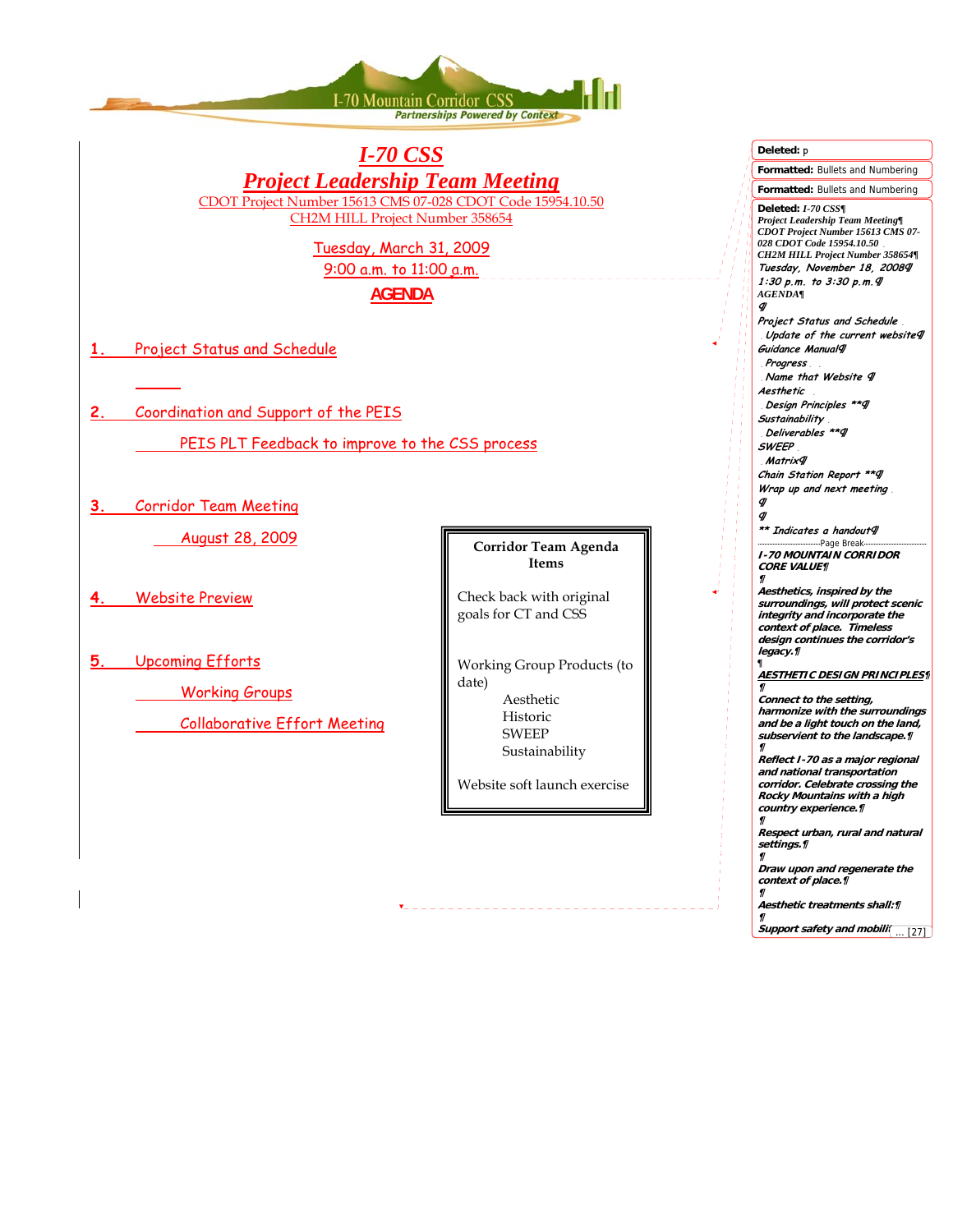**Page 1: [1] Deleted Author Author Author Author** 

Although the project was delayed due to the Collaborative Effort, work continues and it is on schedule.

Updates are being made to the I-70 Mountain Corridor website which will be rolled out in early December and will include a calendar and a "What's News" section. This website will continue to have links to additional websites such as the PEIS, I-70 CSS, COTRIPS, and Cities and Counties in the Corridor. In the future, each specific I-70 project will also have a link on this website. Amy Kennedy is working to add a link especically for the I-70 PEIS PLT. Tom Schilling and Bob Wilson will work on how the COTRIPS link can bring up just news and incidents relating to I-70. The website will have a lot of links to other project websites and the project team thinks it is very important that CDOT maintains the links.

The Group got a sneak preview of the new COTRIPS website which will be rolled out in mid-December. The website is moving from text based to graphics format and will be event driven.

It was suggested that the CDOT webmaster be included in the next I70 Mountain Corridor website meeting.

### **Guidance Manual**

The Guidance Manual will have its own website address but it can also be accessed from the I-70 Mountain Corridor website (www.i70mtncorridor.com). When the project team conducted interviews with potential users of the guidance manual website, they stated that a "social" compontent should be included. The project team feels that it is very important to have some sort of "social" section on the website where people can find more information on people working on projects and be able to have discussions relating to projects. Bob Wilson will check to make sure this will not violate CDOTs blogging policy.

Writing assignments for different sections of the Guidance Manual have been made. Each author will have a buddy with technical expertise to review their work. Megan Alderton will edit each section to insure consistency with the style guide. Bob Wilson asked that the first reference to the interstate on each page be spelled out (Interstate 70) and thereafter it can be referred to as I-70.

The group would also like to see an easily accessible Glossary on each page.

The project team feels that title Guidance Manual is not exactly right but has struggled with renaming it. The PLT decided that a Name that Website Contest email should be sent out to the Corridor Team.

### **Aesthetics Design Principles**

Kevin Shanks explained the design principles were consolidated from ideas generated at the Aesthetic Exercise at the recent CT Meeting. The PLT agreed with the design principles but felt that "Maintain a Sense of the Greater Whole" and "Respect the Current Time and Place" are too vague and need further explanation.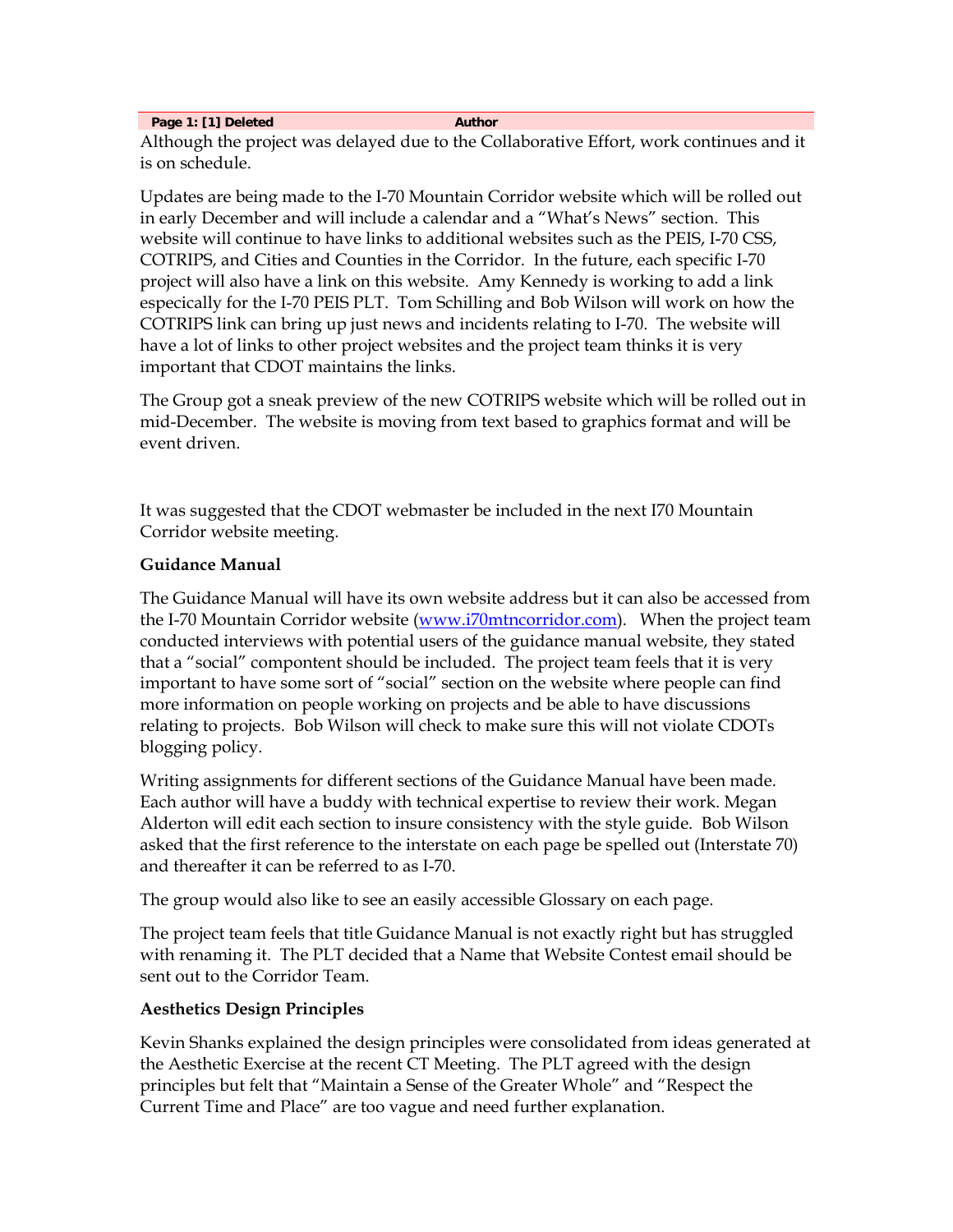### **Sustainability Working Group Deliverables**

The group reviewed the Sustainability Working Group Deliverables which includes guidance for each of the Life Cycle Phases of a project.

### **SWEEP Working Group**

The draft MOU has been reviewed at the last Working Group Meeting in October. The subcommittee is working on a sample Implementation Section which will be sent out for review in a few weeks.

### **Chain Station Report**

Danielle Yearsley said the Chain Station Report will be distributed after Peter Kozinski and Bill Scheuerman do a final review. The electronic report will be posted on the website but because it is so large hard copies or CDs will also be sent.

Work continues on the Guidance Manual and it will be ready for a soft launch in July and a full rollout at the next CT Meeting.

| Page 2: [3] Formatted | Author |  |
|-----------------------|--------|--|
| Font: Not Bold        |        |  |
| Page 2: [4] Deleted   | Author |  |

The CSS Team would like to incorporate "lessons learned" from the PEIS PLT in the guidance manual website.

| Page 2: [5] Formatted | Author |
|-----------------------|--------|
| Font: Bold            |        |

Page 2: [6] Deleted **Author** 

There will be two types of information included design guidelines and collateral. Collateral are templates and will not be completely finished by the soft launch.

| Page 2: [7] Formatted  | <b>Author</b> |
|------------------------|---------------|
| Strikethrough          |               |
| Page 2: [8] Formatted  | <b>Author</b> |
| Strikethrough          |               |
| Page 2: [9] Formatted  | <b>Author</b> |
| Strikethrough          |               |
| Page 2: [10] Formatted | <b>Author</b> |
| Font: Bold             |               |
| Page 2: [11] Formatted | <b>Author</b> |
| Font: Bold             |               |
| Page 2: [12] Formatted | <b>Author</b> |
| Font: Bold             |               |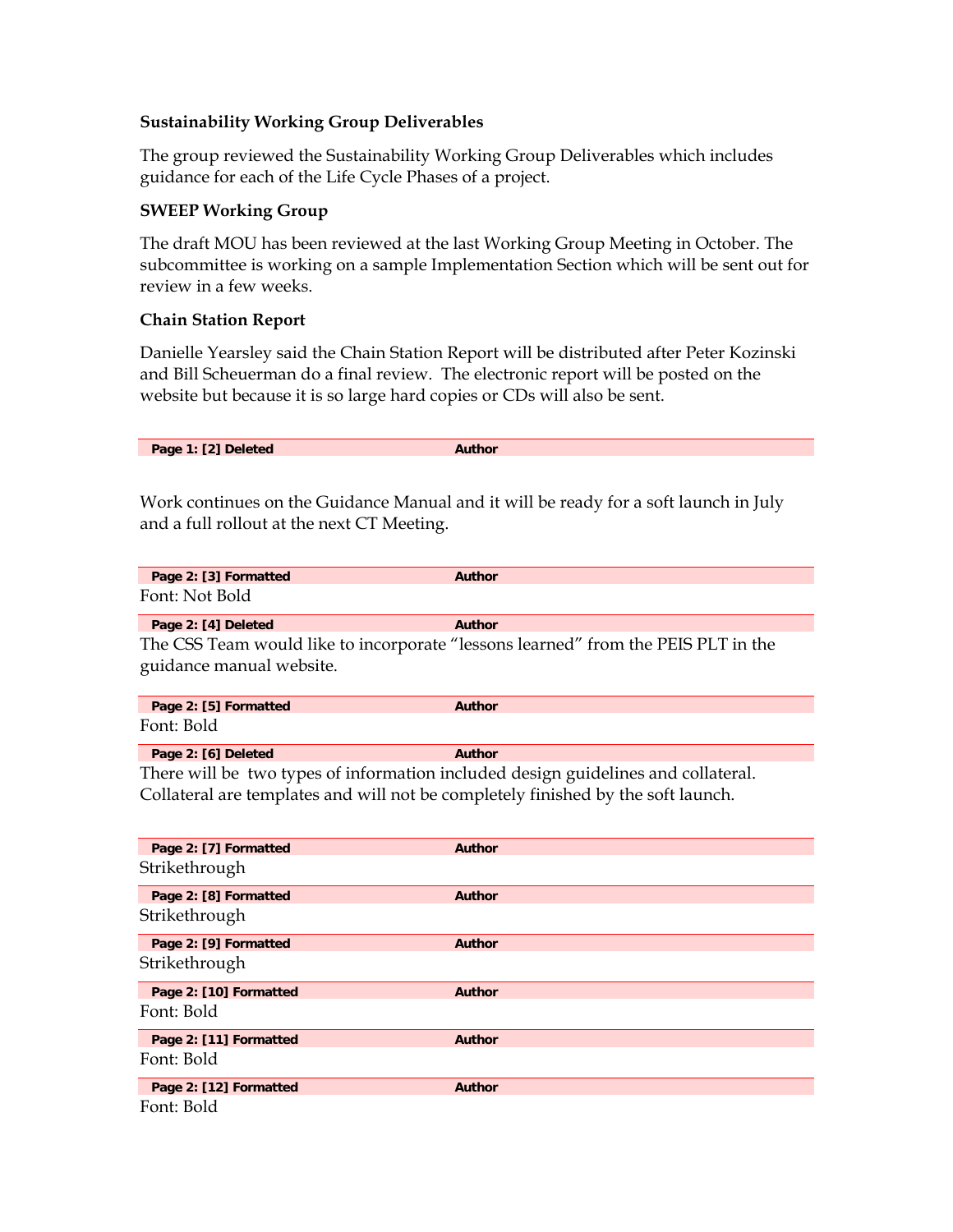| Page 2: [13] Formatted              | <b>Author</b>                                                                             |
|-------------------------------------|-------------------------------------------------------------------------------------------|
| Font: Bold                          |                                                                                           |
| Page 2: [14] Formatted              | <b>Author</b>                                                                             |
| Font: Not Bold                      |                                                                                           |
| Page 2: [15] Deleted                | <b>Author</b>                                                                             |
| will be included in the soft launch |                                                                                           |
| Page 2: [16] Formatted              | <b>Author</b>                                                                             |
| Font: Bold                          |                                                                                           |
| Page 2: [17] Formatted              | <b>Author</b>                                                                             |
| Font: Bold                          |                                                                                           |
| Page 2: [18] Formatted              | <b>Author</b>                                                                             |
| Font: Bold                          |                                                                                           |
| Page 2: [19] Formatted              | <b>Author</b>                                                                             |
| Font: Bold                          |                                                                                           |
| Page 2: [20] Formatted              | <b>Author</b>                                                                             |
| Font: Bold                          |                                                                                           |
| Page 2: [21] Formatted              | <b>Author</b>                                                                             |
| Font: Bold                          |                                                                                           |
| Page 2: [22] Formatted              | <b>Author</b>                                                                             |
| Font: Bold                          |                                                                                           |
| Page 2: [23] Formatted              | <b>Author</b>                                                                             |
| Superscript                         |                                                                                           |
| Page 2: [24] Formatted              | <b>Author</b>                                                                             |
| $18$ pt                             | Space After: 0 pt, Bulleted + Level: 1 + Aligned at: 0 pt + Tab after: 18 pt + Indent at: |
| Page 2: [25] Formatted              | <b>Author</b>                                                                             |
| Space After: 0 pt                   |                                                                                           |
| Page 2: [26] Formatted              | <b>Author</b>                                                                             |
| Font: Bold                          |                                                                                           |
| Page 4: [27] Deleted                | <b>Author</b>                                                                             |

*I-70 CSS Project Leadership Team Meeting CDOT Project Number 15613 CMS 07-028 CDOT Code 15954.10.50 CH2M HILL Project Number 358654*  **Tuesday, November 18, 2008 1:30 p.m. to 3:30 p.m.**  *AGENDA*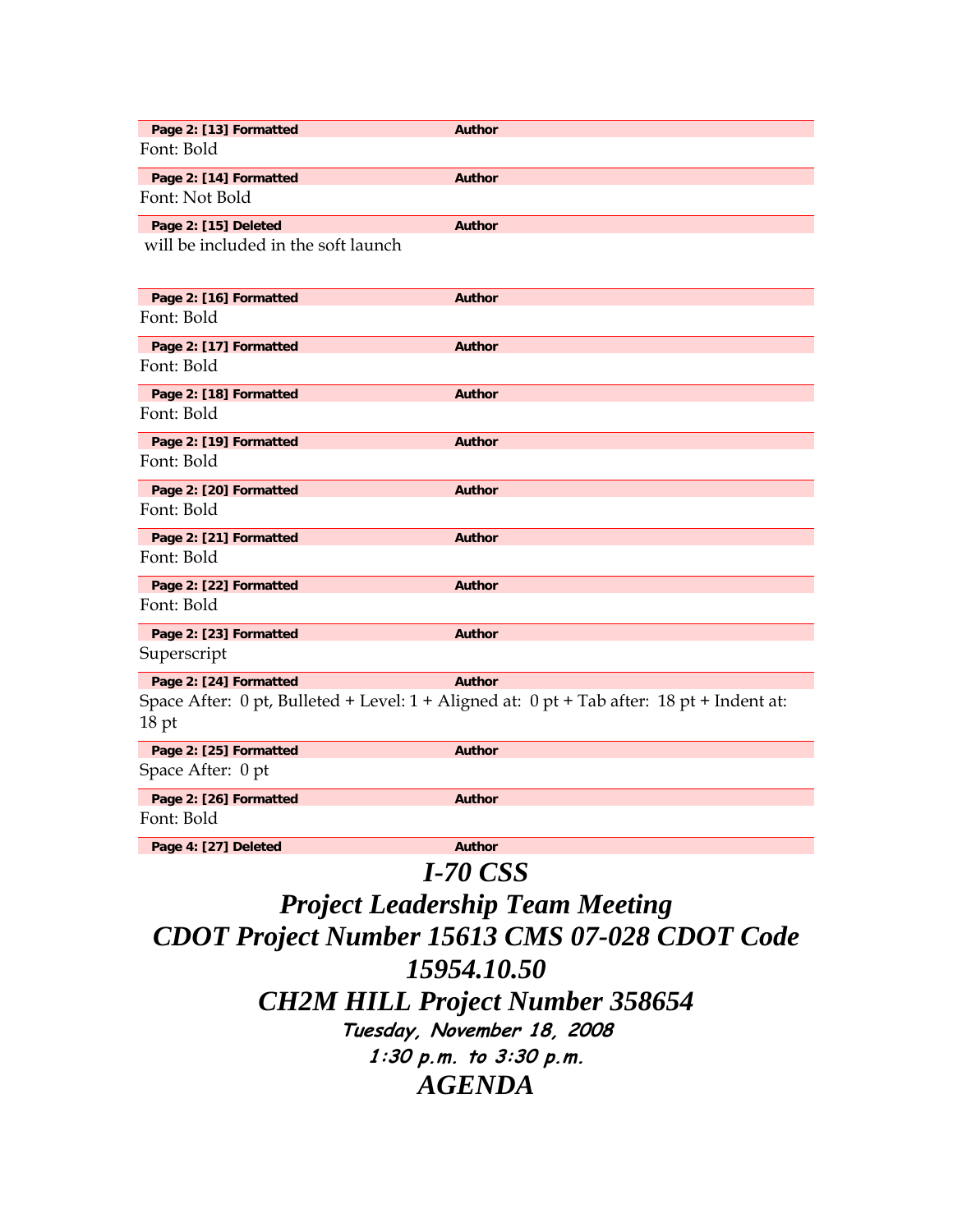**Project Status and Schedule Update of the current website Guidance Manual Progress Name that Website Aesthetic Design Principles \*\* Sustainability Deliverables \*\* SWEEP Matrix Chain Station Report \*\* Wrap up and next meeting** 

**\*\* Indicates a handout** 

-Page Break-

**I-70 MOUNTAIN CORRIDOR CORE VALUE** 

**Aesthetics, inspired by the surroundings, will protect scenic integrity and incorporate the context of place. Timeless design continues the corridor's legacy.** 

## **AESTHETIC DESIGN PRINCIPLES**

**Connect to the setting, harmonize with the surroundings and be a light touch on the land, subservient to the landscape.** 

**Reflect I-70 as a major regional and national transportation corridor. Celebrate crossing the Rocky Mountains with a high country experience.** 

**Respect urban, rural and natural settings.** 

**Draw upon and regenerate the context of place.** 

**Aesthetic treatments shall:**